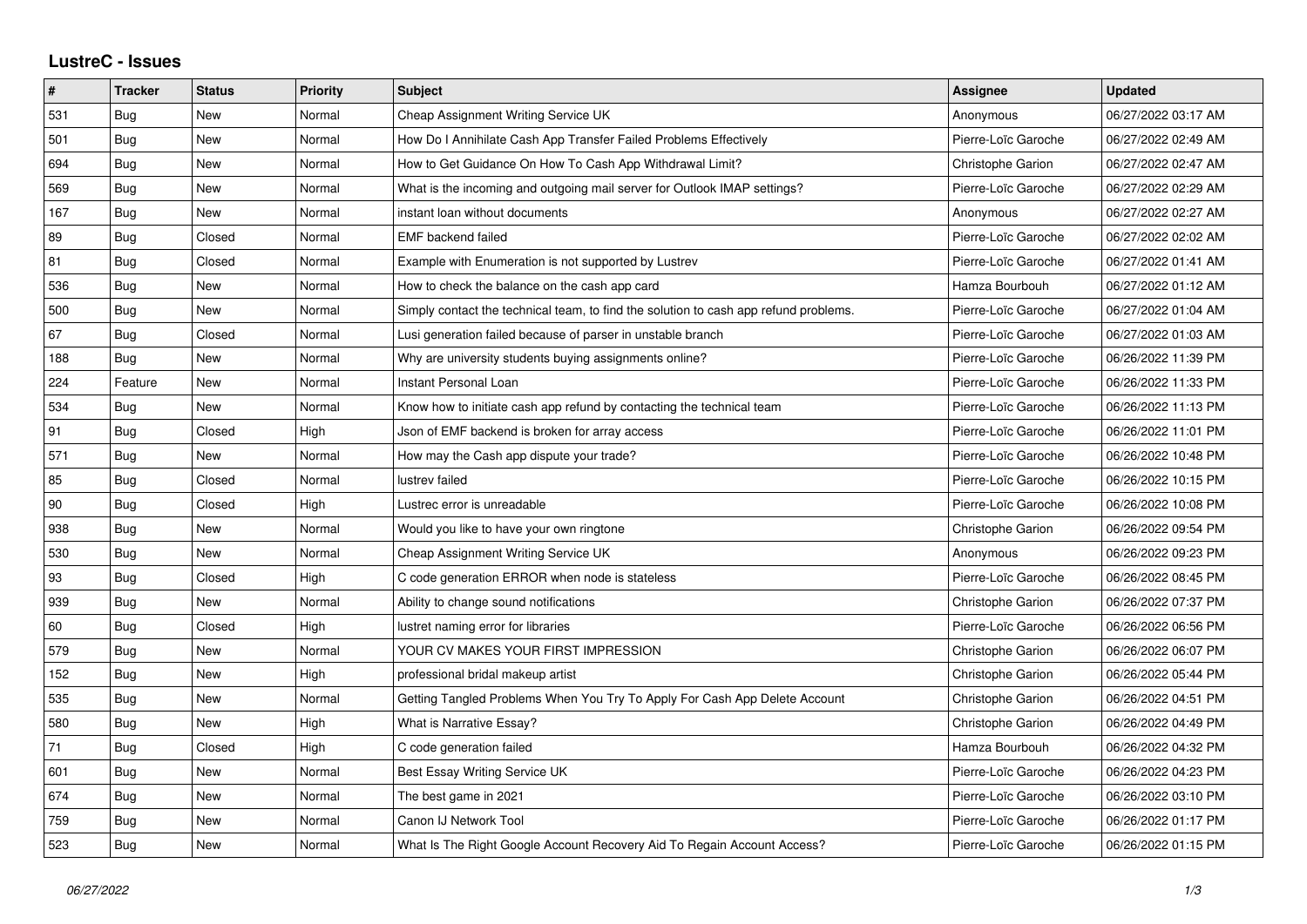| $\vert$ # | <b>Tracker</b> | <b>Status</b> | <b>Priority</b> | Subject                                                                       | <b>Assignee</b>          | <b>Updated</b>      |
|-----------|----------------|---------------|-----------------|-------------------------------------------------------------------------------|--------------------------|---------------------|
| 88        | Bug            | New           | Normal          | kind2 output: When for node arguments                                         | Pierre-Loïc Garoche      | 06/26/2022 01:11 PM |
| 685       | Bug            | <b>New</b>    | Low             | voutube thumbnail downloader                                                  | Pierre-Loïc Garoche      | 06/26/2022 11:07 AM |
| 57        | Bug            | Closed        | High            | horn-traces backend not working when not initialising a pre operator          | Pierre-Loïc Garoche      | 06/26/2022 09:36 AM |
| 1109      | Feature        | New           | Normal          | Six Guns Mod Apk Answers Your Questions                                       | Christophe Garion        | 06/26/2022 09:12 AM |
| 55        | Bug            | Closed        | High            | assertions generation in Horn clauses (smt2 file)                             | Pierre-Loïc Garoche      | 06/26/2022 09:11 AM |
| 80        | <b>Bug</b>     | Closed        | Normal          | Import error: node Memory_2047_001 is already defined.                        | Pierre-Loïc Garoche      | 06/26/2022 08:42 AM |
| 570       | Bug            | <b>New</b>    | Normal          | What is Sutton bank cash app customer service phone number?                   | Pierre-Loïc Garoche      | 06/26/2022 07:49 AM |
| 814       | Bug            | New           | Normal          | Stage Fright Cure                                                             | Pierre-Loïc Garoche      | 06/26/2022 07:04 AM |
| 79        | Bug            | Closed        | Normal          | MCDC Conditions are repeated for variables with one atomic boolean condition  | Pierre-Loïc Garoche      | 06/26/2022 07:02 AM |
| 718       | Bug            | <b>New</b>    | High            | Solve Complex Accounting Assignments                                          | Hamza Bourbouh           | 06/26/2022 06:17 AM |
| 281       | Feature        | <b>New</b>    | Normal          | what are the types of Ringtones?                                              | Anonymous                | 06/26/2022 06:00 AM |
| 69        | Bug            | Closed        | High            | fatal error: bracket nesting level exceeded maximum of 256                    | Pierre-Loïc Garoche      | 06/26/2022 05:19 AM |
| 92        | Bug            | New           | High            | expression should have been normalized in EMF backend                         | Pierre-Loïc Garoche      | 06/26/2022 04:37 AM |
| 829       | Bug            | <b>New</b>    | Normal          | Write My Dissertation For Me UK                                               | Pierre-Loïc Garoche      | 06/26/2022 04:13 AM |
| 671       | Bug            | <b>New</b>    | Normal          | Hot games                                                                     | Pierre-Loïc Garoche      | 06/26/2022 12:40 AM |
| 602       | Bug            | New           | Normal          | Best Essay Writing Service UK                                                 | Pierre-Loïc Garoche      | 06/26/2022 12:16 AM |
| 65        | Bug            | Closed        | High            | integer division (euclidein division)                                         | Pierre-Loïc Garoche      | 06/25/2022 02:26 PM |
| 722       | Bug            | <b>New</b>    | Normal          | Vergrößern Sie Instagram-Fotos mit instazoom                                  | Christophe Garion        | 06/25/2022 02:24 PM |
| 66        | Bug            | Closed        | Immediate       | Lustrec generates different outputs for the same code                         | <b>Xavier Thirioux</b>   | 06/25/2022 12:51 PM |
| 723       | Bug            | <b>New</b>    | High            | The best horror game in 2021                                                  | Christophe Garion        | 06/25/2022 11:56 AM |
| 68        | Bug            | Rejected      | Urgent          | Error compiling lustresf                                                      | Pierre-Loïc Garoche      | 06/25/2022 11:08 AM |
| 707       | Bug            | <b>New</b>    | Normal          | Why Accounting Assignments Are Beneficial For The Students?                   | Pierre-Loïc Garoche      | 06/24/2022 09:16 PM |
| 606       | Feature        | <b>New</b>    | Normal          | Play unblocked cookie crush 3                                                 | Pierre-Loïc Garoche      | 06/22/2022 04:12 AM |
| 1088      | Bug            | New           | Normal          | Health And Fitness Tips 2022                                                  | Pierre-Loïc Garoche      | 06/20/2022 06:42 AM |
| 1110      | Bug            | <b>New</b>    | Normal          | Six Guns Mod Apk Answers Your Questions                                       | Pierre-Loïc Garoche      | 06/20/2022 04:42 AM |
| 1107      | Feature        | New           | High            | Where do you have to find an application to watch news and sports videos?     | <b>Christophe Garion</b> | 06/18/2022 10:36 AM |
| 1064      | Bug            | New           | Normal          | How to delete Cash App history?                                               | Pierre-Loïc Garoche      | 06/11/2022 10:29 AM |
| 1086      | <b>Bug</b>     | New           | Immediate       | Composite Engineer                                                            | Pierre-Loïc Garoche      | 06/10/2022 09:26 AM |
| 59        | Bug            | Closed        | High            | Lustret failed                                                                | Xavier Thirioux          | 06/01/2022 10:17 AM |
| 1038      | Bug            | New           | Normal          | How to Fix Canon Printer Offline ISsue                                        | Pierre-Loïc Garoche      | 05/27/2022 05:25 AM |
| 1047      | Bug            | New           | Normal          | Opensea                                                                       | Corentin Lauverjat       | 05/24/2022 02:32 PM |
| 1010      | Bug            | New           | Normal          | what are the requirements to borrow money from cash app ? cash app borrow app | Pierre-Loïc Garoche      | 05/11/2022 09:29 AM |
| 1000      | <b>Bug</b>     | New           | Normal          | Super easy way to zoom photos and upload to Instagram                         | Christophe Garion        | 05/07/2022 11:06 AM |